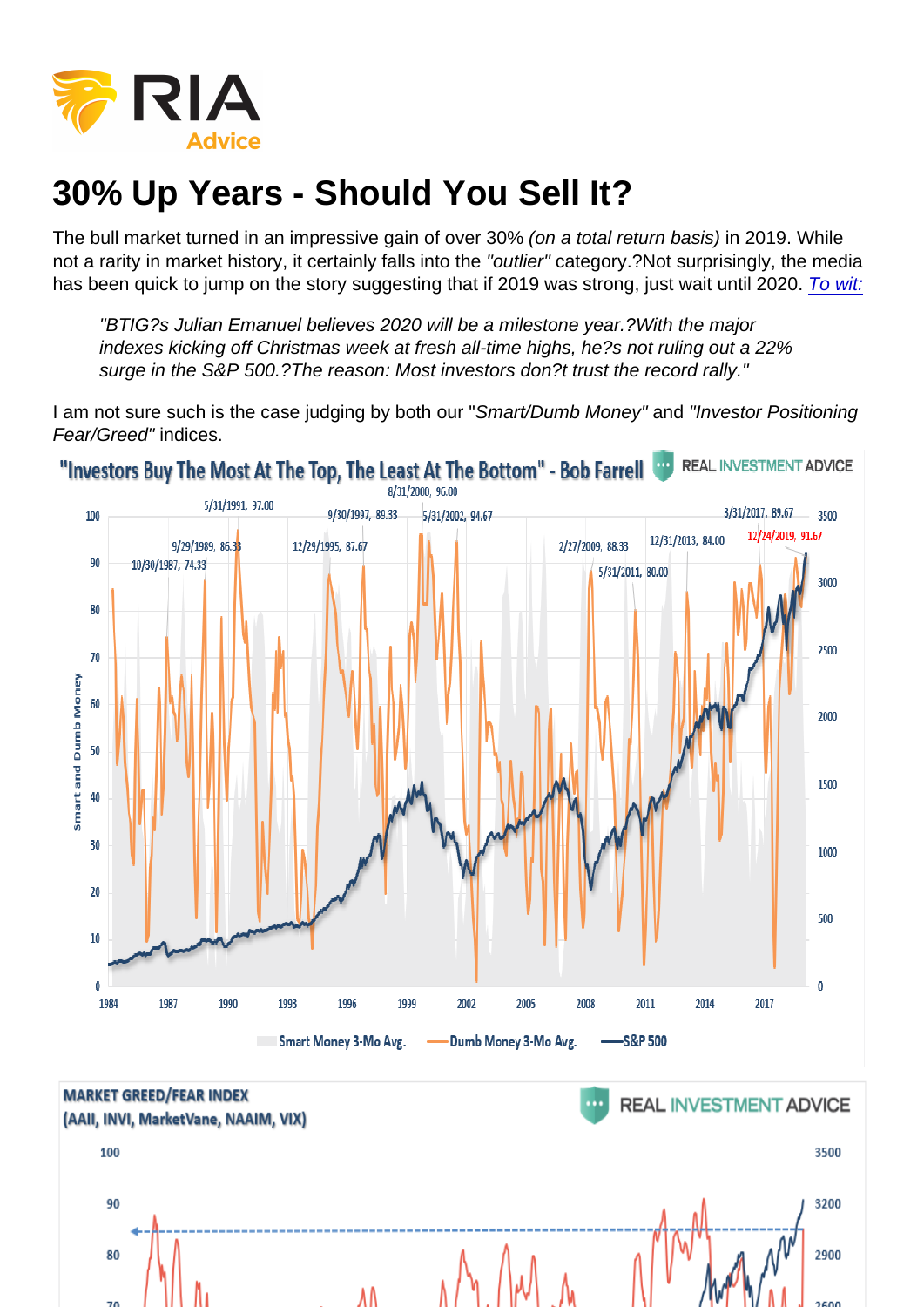One of the primary tenants of investing, other than "buy low and sell high," is always analyzing BOTH sides of every argument to avoid confirmation bias. Therefore, while many are making the case for being invested in the market, we should at least question the possibility of what could go wrong?

With the S&P 500's stellar gain for 2019, the case for raising some cash is comprised of three primary issues:

- 1. The impact of reversions,
- 2. Historical length of economic recoveries, and;
- 3. Historical returns following years of 30% market returns.

### The Impact Of Reversions

There have been numerous studies and discussions on the historical impact to returns due to "reversions to the mean." However, the impact of reversions remains lost on most individuals as the emotion of "greed" overtakes rationality during strong market advances.

One of the biggest mistakes that individuals make when investing is "not doing the math." Let's assume that the S&P 500 is trading at 3000 (nice round number for easy math purposes). If the market advances 30% it would then be trading at 3900 (3000 x 1.3).

However, the "risk," and inherently the reality for the majority of investors, is that individuals would not "sell out" of their portfolios at the next market peak and would suffer the next 20% decline.

#### "So what, I am still up 10%."

That is where the flaw in "the math" comes in. A 20% decline, following a 30% advance, does not leave you holding a 10% gain. In reality, the 30% gain is reduced to just 4%, as the market reverts back to 2600.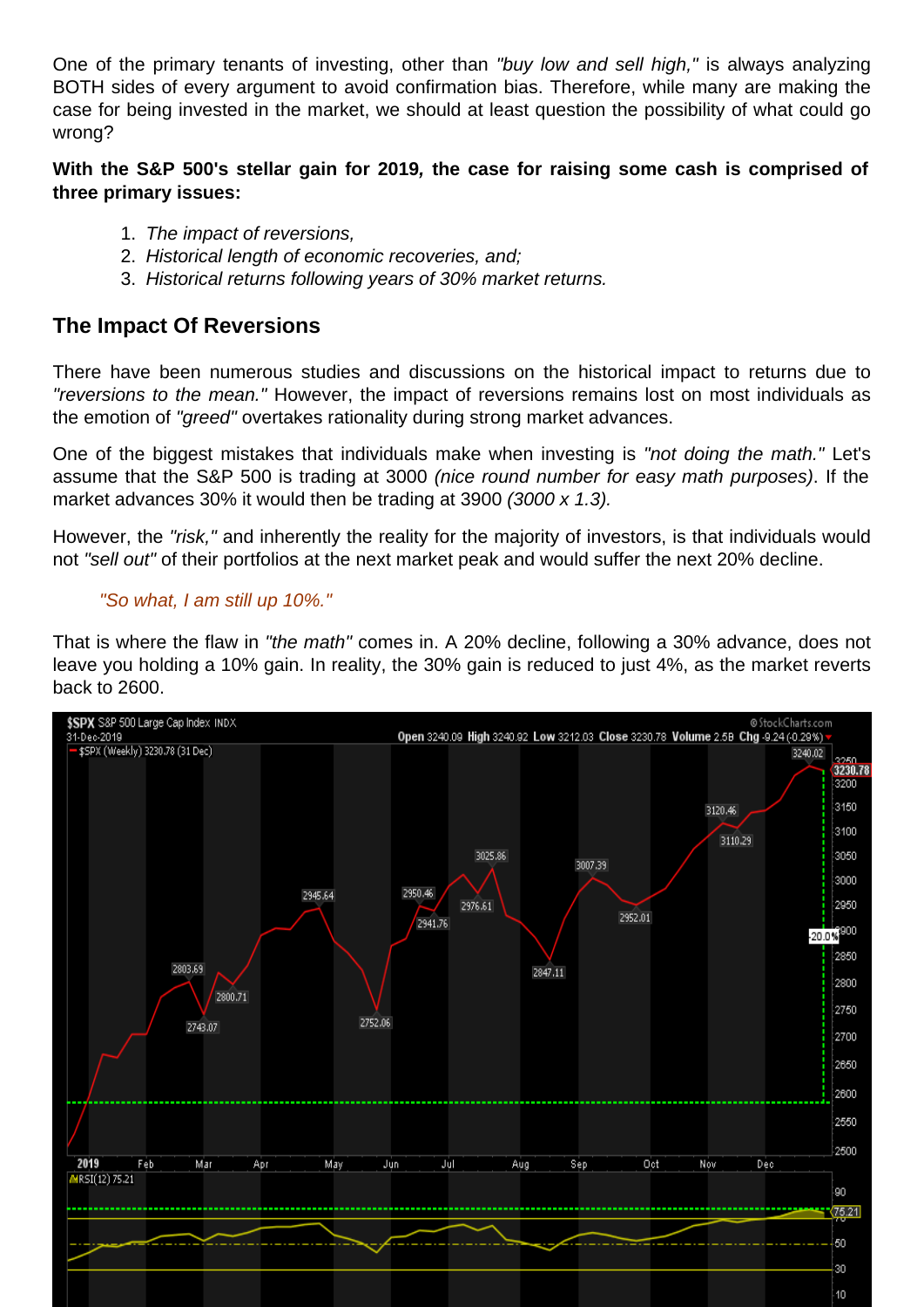In other words, if a 20% correction occurs at any point in the next year, your previous gain would be almost entirely wiped out, not to mention the emotional strain of the decline.

The impact of reversions are devastating to long term portfolio returns, particularly when individuals, as opposed to financial markets, have a finite period within which to save and invest before needing those savings for retirement.

## Economic Recoveries & Subsequent Market Returns

However, the real issue is the market is unlikely to correct "just 20%." The next major market correction will very likely coincide with the next economic recession. (Of course, by simply writing the "R" word, this article will be summarily dismissed by the 'financial illuminati' who continue to marvel at the day to day levitation of the market with the inherent belief 'trees can grow to the sky'") . However, all economic recoveries will eventually contract. The chart below shows every postrecession economic recovery from 1879 to the present.

The statistics are quite interesting:

- Number of economic recoveries  $= 29$
- Average number of months per recovery  $= 42$
- Current economic recovery = 126 months
- Number of economic recoveries that lasted longer than current  $= 0$
- Percentage of economic recoveries lasting 60 months or longer = 20.6%

Think about this for a moment. We are currently experiencing the longest economic recovery in history, with most analysts and economists giving no consideration for a recession in the near future.? This is important because, as stated above, major market corrections occur during economic recessions, and those "reversions" tend to be much larger than 20%. The chart shows each of the past economic recoveries and the subsequent market correction during the inevitable contraction.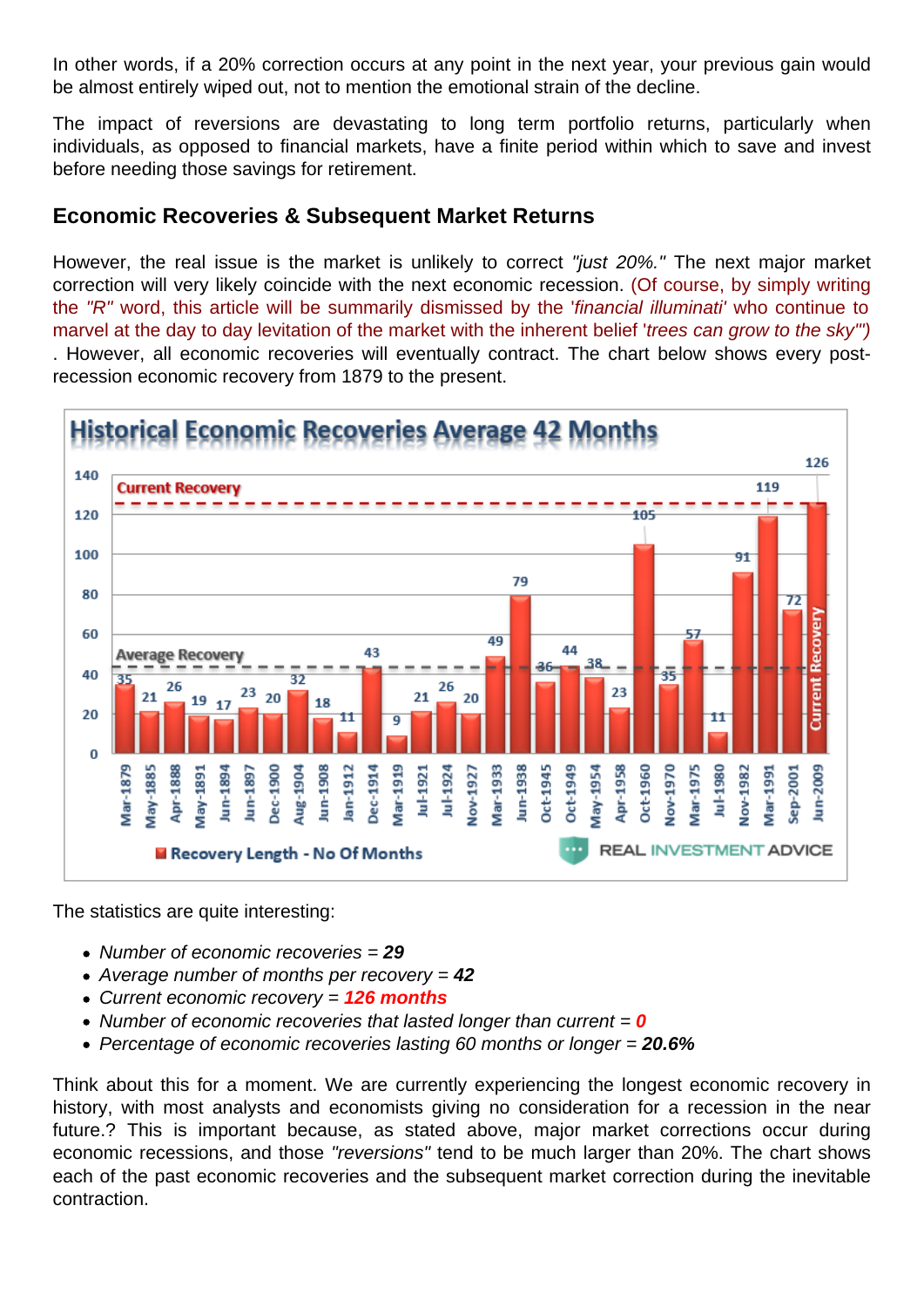The statistics are equally interesting:

- Average number of months of contraction: 14
- Average market declines during all contractions: -29.13%
- Average market decline following top seven economic recoveries: -36%

With these statistics, it is somewhat easy to assess the risk/reward of remaining invested in the markets currently in hopes of further advances. If we assume that the markets reac[h our target of](https://realinvestmentadvice.com/sp-3300-the-bull-vs-bear-case-2/) [3300](https://realinvestmentadvice.com/sp-3300-the-bull-vs-bear-case-2/) before the onset of the next economic contraction, the resulting decline, using the historical average of -36%, would push the markets back down to 2100ish.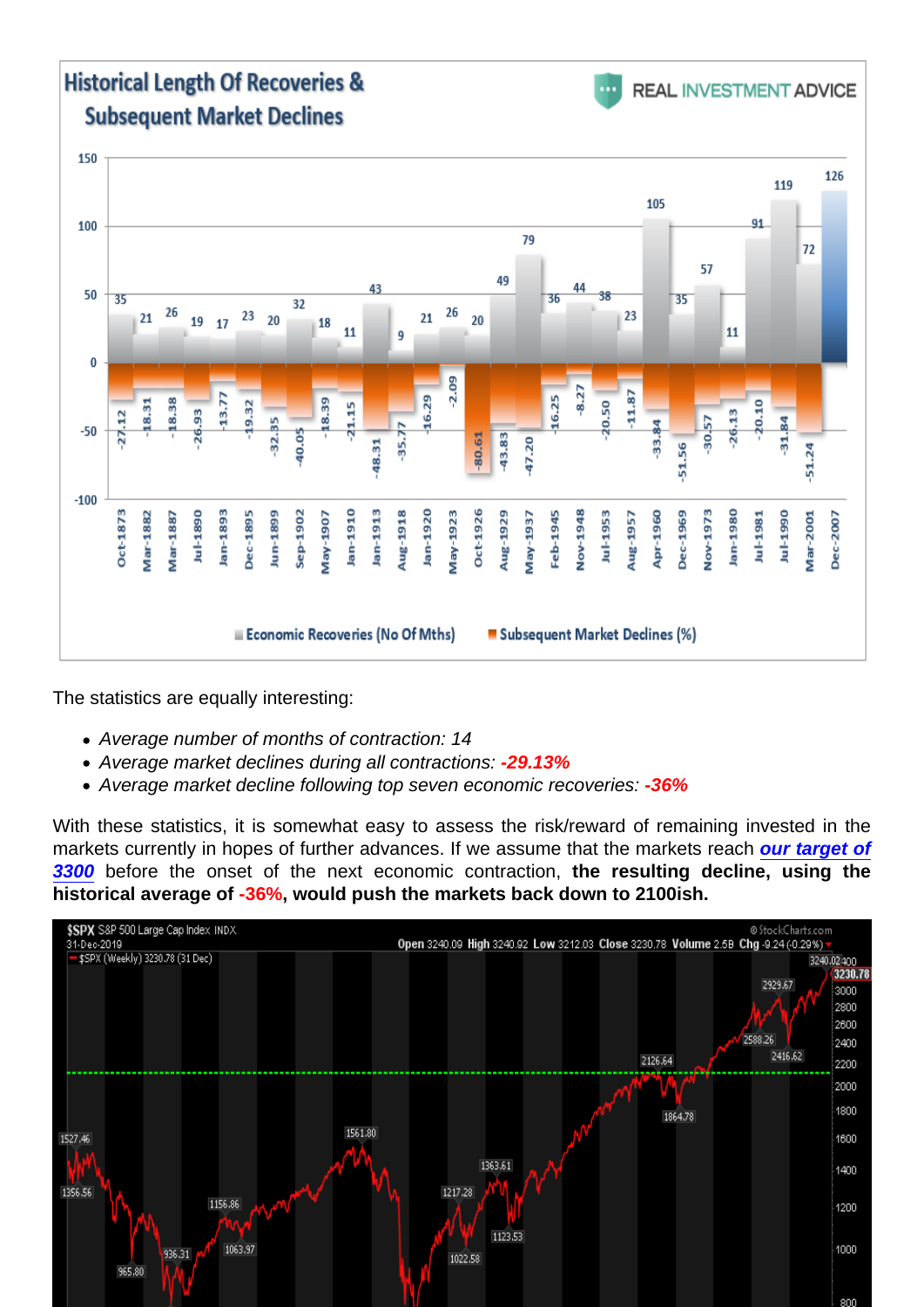In other words, all your gains since 2015 would be wiped away.

## 30% Gains And Sideways Markets

The following chart shows the annual real returns (capital appreciation only) using monthly data for the S&P 500. The purple bars are years of gains 29% or greater. I then showed the subsequent years following that 30% gain and the P/E cycle (expansion or contraction) they were contained in.

Here are the statistics:

- Number of years the market gained 29% or more:? 19
- Average return of 19 markets:? 35.65%
- Number of total subsequent years measured: 53
- Average return in subsequent years following a 30% year:? 1.48%

What you should notice is that 29%+ return years tended to mark the beginning of a period of both declining rates of annualized returns and typically sideways markets. It is also essential to notice that some of the biggest negative annual returns eventually followed 30% up years.

While it is entirely possible that the markets could "melt up" another 20% from current levels due to the ongoing monetary interventions; history suggests that forward returns not only decline, but bad things have eventually happened.

Go To Cash Now?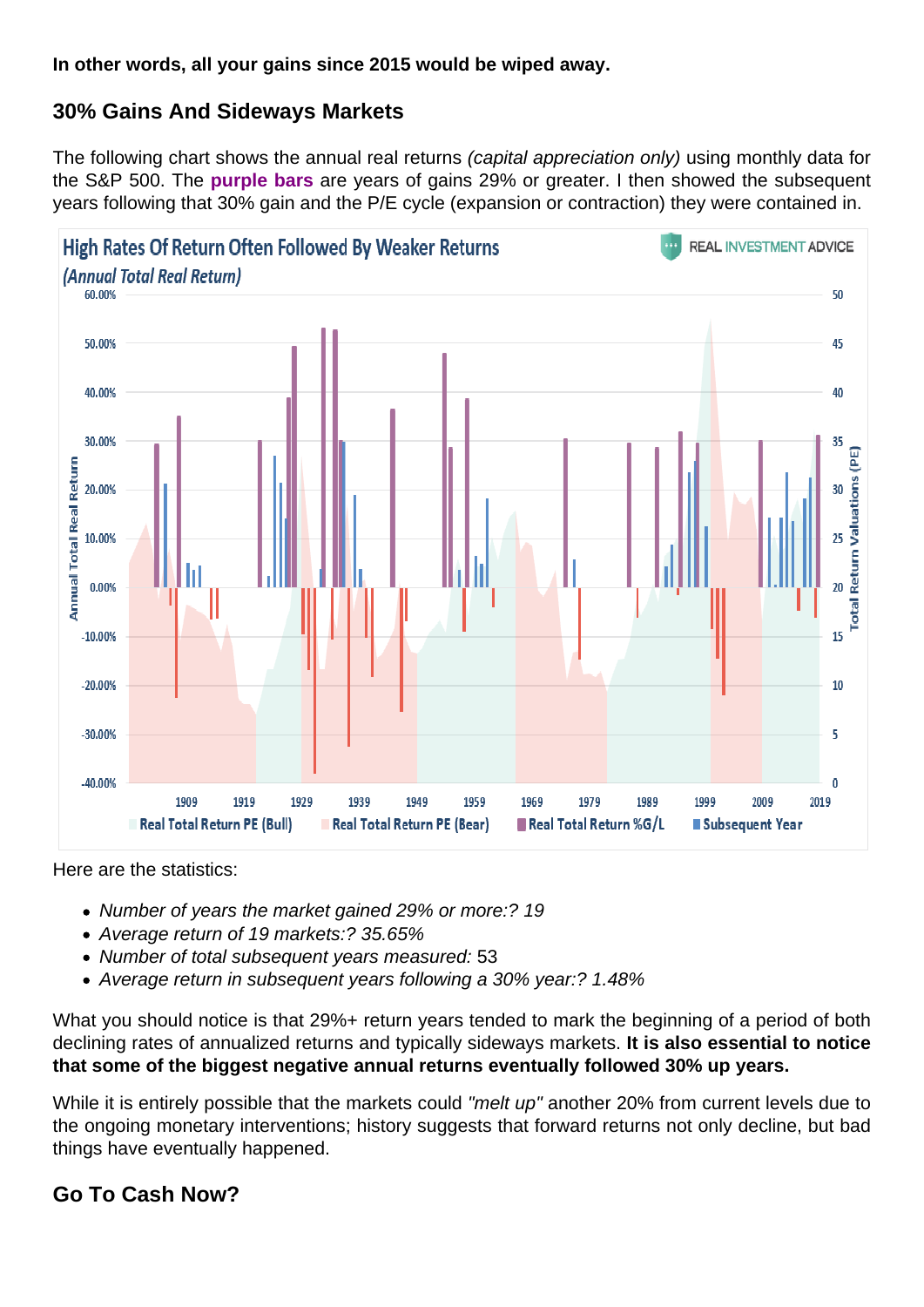I want to be clear that I am not advocating that anyone should go to cash today. The problem with this analysis, unfortunately, is while individuals are unlikely to sell at the top of the market; they are just as unlikely to buy at the bottom. History is replete with market booms and busts and the devastation of individuals along the way.

This is why chasing an all equity benchmark is inherently flawed. Benchmark indexes are riddled with issues that you can not replicate in your portfolio which I discussed in detail in "[Active vs.](https://realinvestmentadvice.com/active-vs-passive-the-simple-reasons-you-cant-beat-an-index/) [Passive & The Simple Reasons You Can't Beat An Index:"](https://realinvestmentadvice.com/active-vs-passive-the-simple-reasons-you-cant-beat-an-index/)

The reason that individuals are plagued by these emotional behaviors is due to well-meaning articles espousing stock ownership at cyclical valuation peaks. Sure, it is entirely possible the current cyclical bull market is not over yet. Momentum driven markets are hard to kill in the latter stages, particularly as exuberance builds. However, they do eventually end. That is unless the Fed has truly figured out a way to repeal economic and business cycles altogether. As we enter into the next decade, we are likely closer to the next contraction than not. This is particularly the case as the Federal Reserve continues to build a bigger economic void in the future by pulling forward consumption through its monetary policies. Will the market likely be higher in another decade from now? Maybe. However, if interest rates or inflation rise sharply, the economy moves through a normal recessionary cycle, or [if Jack Bogle is right](http://www.businessinsider.com/jack-bogle-warns-of-two-50-percent-market-declines-in-next-10-years-2013-4) ?? then things could be much more disappointing. As?Seth Klarman?from Baupost Capital once stated:

?Can we say when it will end? No. Can we say that it will end? Yes. And when it ends and the trend reverses, here is what we can say for sure. Few will be ready. Few will be prepared.?